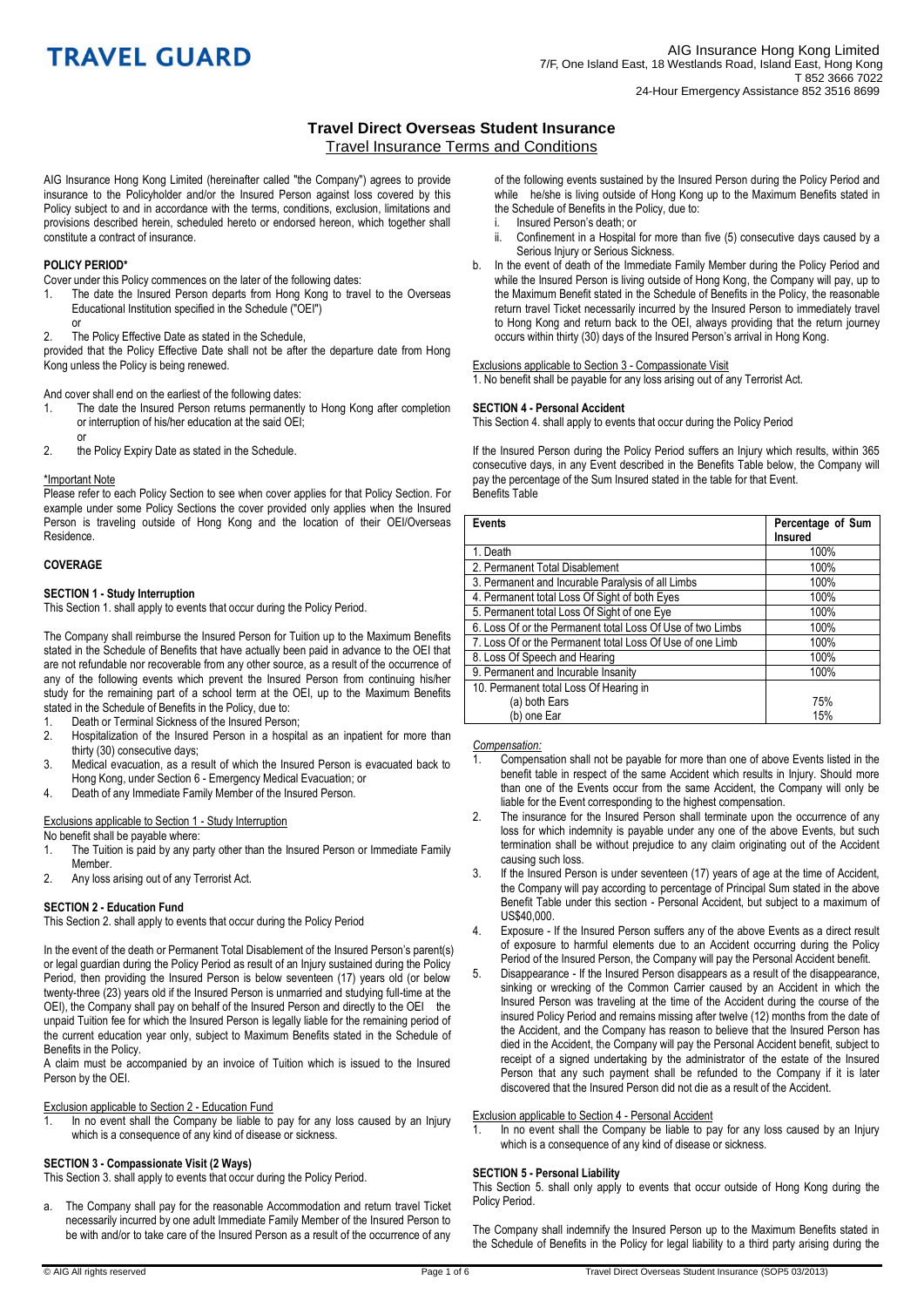Policy Period as a result of the following events that occur outside of Hong Kong during the Policy Period:

1. death or accidental bodily Injury to a third party ;

2. accidental loss of or damage to property of a third party.

It is a condition of cover that the Insured Person must not make any offer or promise of payment or admit his/her fault or liability to any other party, or become involved in any litigation without the Company's prior written approval.

## Exclusions Applicable to Section 5 - Personal Liability

No benefits will be payable for legal liability directly or indirectly arising from or in relation to any of the followings:<br>1. property of or to a

- property of or to any person who is the Insured Person's Immediate Family Member or employer or deemed by law to be his/her employee.
- 2. property which belongs to the Insured Person or is in his/her care of custody or control.
- 3. any liability assumed under contract.<br>4 liability relating to the willful malicid
- liability relating to the willful, malicious, or unlawful act on the part of the Insured Person.
- 5. liability arising from the ownership, possession or use of vehicles, aircraft, watercraft, firearms or animals.
- 6. liability arising from the undertaking of any trade, business or profession.
- 7. liability arising from any criminal acts.
- 8. any liability arising out of any Terrorist Act.<br>9. any claim for fine, penalties, exemplary, pu
- 9. any claim for fine, penalties, exemplary, punitive or aggravated damages.<br>10 Any judgment which is not in the first instance either delivered by or obtain
- Any judgment which is not in the first instance either delivered by or obtained from a court of competent jurisdiction within Hong Kong or the jurisdiction in which the event occurred giving rise to the Insured Person's liability.

#### **SECTION 6 - Emergency Medical Evacuation**

This Section 6. shall only apply to events that occur outside of Hong Kong during the Policy Period.

When as a result of an Injury sustained or Sickness commencing while the Insured Person is outside of Hong Kong during the Policy Period and if in the opinion of the Company or its authorized representative, it is judged medically appropriate to move the Insured Person to another location for medical treatment, or to return the Insured Person to the city of OEI or Hong Kong, the Company or its authorized representative shall arrange for the evacuation utilizing the means best suited to do so, based on the medical severity of the Insured Person's condition. The Company shall pay directly to the medical provider the Covered Expenses for such evacuation. Covered Expenses are expenses for services provided and/or arranged by the Company or its authorized representative for the transportation, medical services and medical supplies necessarily incurred as a result of an emergency medical evacuation of an Insured Person as described herein.

The means of evacuation arranged by the Company or its authorized representative may include air ambulance, surface ambulance, regular air transportation, railroad or any other appropriate means. All decisions as to the means of transportation and the final destination will be made by the Company or its authorized representative according to medical necessity.

The Insured Person or a person on his/her behalf must contact Travel Guard Assistance Hotline at **(852) 3516 8699** for the arrangement.

#### **SECTION 7 - Repatriation of Remains**

This Section 7. shall only apply to events that occur outside of Hong Kong during the Policy Period.

If an Insured Person dies during the Policy Period as a result of an Injury sustained or Sickness commenced whilst the Insured Person is outside of Hong Kong during the Policy Period, the Company or its authorized representative shall make the necessary arrangements for the return of the Insured Person's remains to Hong Kong. The Company shall pay directly the actual and authorized costs incurred for such repatriation.

In addition, the Company shall reimburse the reasonable and necessary expenses actually incurred, subject to its prior agreement, at the place of death outside Hong Kong for service rendered by a mortician or undertaker, including the cost of a casket, the embalming and cremation if so selected.

The Insured Person or a person on his/her behalf must contact Travel Guard Assistance Hotline at (**852) 3516 8699** for the arrangement.

Exclusions applicable to Section 6 - Emergency Medical Evacuation and Section 7 - Repatriation of Remains

No benefits shall be provided:

- 1. For any expenses incurred for services provided by another party for which the Insured Person is not liable to pay, or any expenses already included in the cost of the overseas travel.
- 2. For any expenses for a service not approved and arranged by the Company or its authorized representative except that this exclusion shall be waived in the event the Insured Person, his/her Residing Companion(s), or the Policyholder cannot contact Travel Guard Assistance hotline during an emergency medical situation for reasons beyond their control. In any event, the Company reserves the right to reimburse for those expenses incurred for service which the Company or its authorized

representative would have otherwise provided under the same circumstances.

#### **SECTION 8 - Medical Expenses (Applicable to Standard and Premier Plans only)**  This Section 8. shall only apply to events that occur during the Policy Period.

If the Insured Person sustains an Injury or suffers a Sickness commenced during the Policy Period, the Company shall reimburse the Usual, Reasonable and Customary Medically Necessary Expenses incurred within one hundred and eighty-two days (182) consecutive days from the first day of sustaining the Injury or suffering the Sickness up to the Maximum Benefits stated in the Schedule of Benefits in the Policy.

For the purpose of clarity no amount shall be payable under this Policy for any medical service or treatment provided or expense incurred, after one hundred and eighty-two days (182) consecutive days from the first day of sustaining the Injury or suffering the Sickness.

## *Medical Expenses Cover In Hong Kong*

Under this Section 8. the Company shall also reimburse

- a. the Usual, Reasonable and Customary Medically Necessary Expenses charged by Qualified Medical Practitioner practicing western medicine in Hong Kong for expenses incurred for the continuation of medical attention first sought whilst living outside Hong Kong or as a result of an Injury or Sickness suffered by the Insured Person during his/her temporary home visit to Hong Kong provided the Insured Person has scheduled to return to the place in which he/she is attending his/her studies at the OEI; and
- b. the Medically Necessary Expenses incurred for the same purpose paid to a Chinese Medicine Practitioner subject to an aggregate limit of US\$230 and a per-visit and per-day limit of US\$19.

The maximum amount payable for Medically Necessary Expenses incurred during the temporary visit to Hong Kong will be limited to US\$5,000 and no amount shall be payable under this Policy for any medical service or treatment provided, or expense incurred, after sixty (60) consecutive days from the date of the Insured Person's arrival in Hong Kong.

## Exclusions Applicable to Section 8 - Medical Expenses

.

No benefits will be provided with respect to expenses incurred:

- 1. For any service, supply, treatment or for any period of Hospital Confinement, which was not recommended, approved and certified as necessary and reasonable by a Qualified Medical Practitioner (or Chinese Medicine Practitioner as applicable under the cover afforded above for Chinese Medicine), or expenses which are non-medical in nature.
- 2. For dental care, except as the result of Injury to sound and natural teeth.
- 3. For eye refraction or eye examinations for the purpose of prescribing corrective lenses for eyeglasses or for the fitting thereof, unless caused by Injury.
- 4. For any expenses incurred for services provided by another party for which the Insured Person is not liable to pay, or any expenses which are already included in the cost of a scheduled travel.
- 5. For failure to obtain a written report from the attending Qualified Medical Practitioner confirming the Injury or Sickness suffered by the Insured Person.

#### **SECTION 9 - Overseas Hospital Cash (Applicable to Premier Plan only)**

This Section 9. shall only apply to events that occur outside of Hong Kong during the Policy Period.

When as a result of an Injury sustained or Sickness commencing while the Insured Person is traveling outside of Hong Kong during the Policy Period requiring the Insured Person to be admitted and Confined in a Hospital as an in-patient under the professional care of a Qualified Medical Practitioner, the Company will pay US\$50 for each one day of Confinement starting from the third day of such Confinement, subject to a maximum of twenty (20) consecutive days for the same confinement. For the avoidance of doubt, if two (2) or more confinements are due to the same or related Injury or Sickness, or to any complications arising therefrom, such Confinements shall be regarded as one (1) Confinement if each of them is not separated by more than ninety (90) days from the paid or payable Confinement which immediately precedes it. This rule shall be observed in determining the limit of the benefits.

#### Exclusions Applicable to Section 9 - Overseas Hospital Cash

No benefits will be provided whenever:

- 1. The Hospital Confinement is not recommended, approved and certified as necessary and reasonable by a Qualified Medical Practitioner;
- 2. For failure to obtain a written report from the attending Qualified Medical Practitioner confirming that the Confinement is necessary and reasonable.
- 3. Any loss arising out of any Terrorist Act.

## **SECTION 10 - Kidnapping Benefit (Applicable to Premier Plan only)**

This Section 10. shall only apply to events that occur outside of Hong Kong during the Policy Period.

In the event of death of the Insured Person that is caused by Injury inflicted during a Kidnapping while the Insured Person is traveling outside of Hong Kong during the Policy Period, the Company shall pay up to the Maximum Benefits stated in the Schedule of Benefits.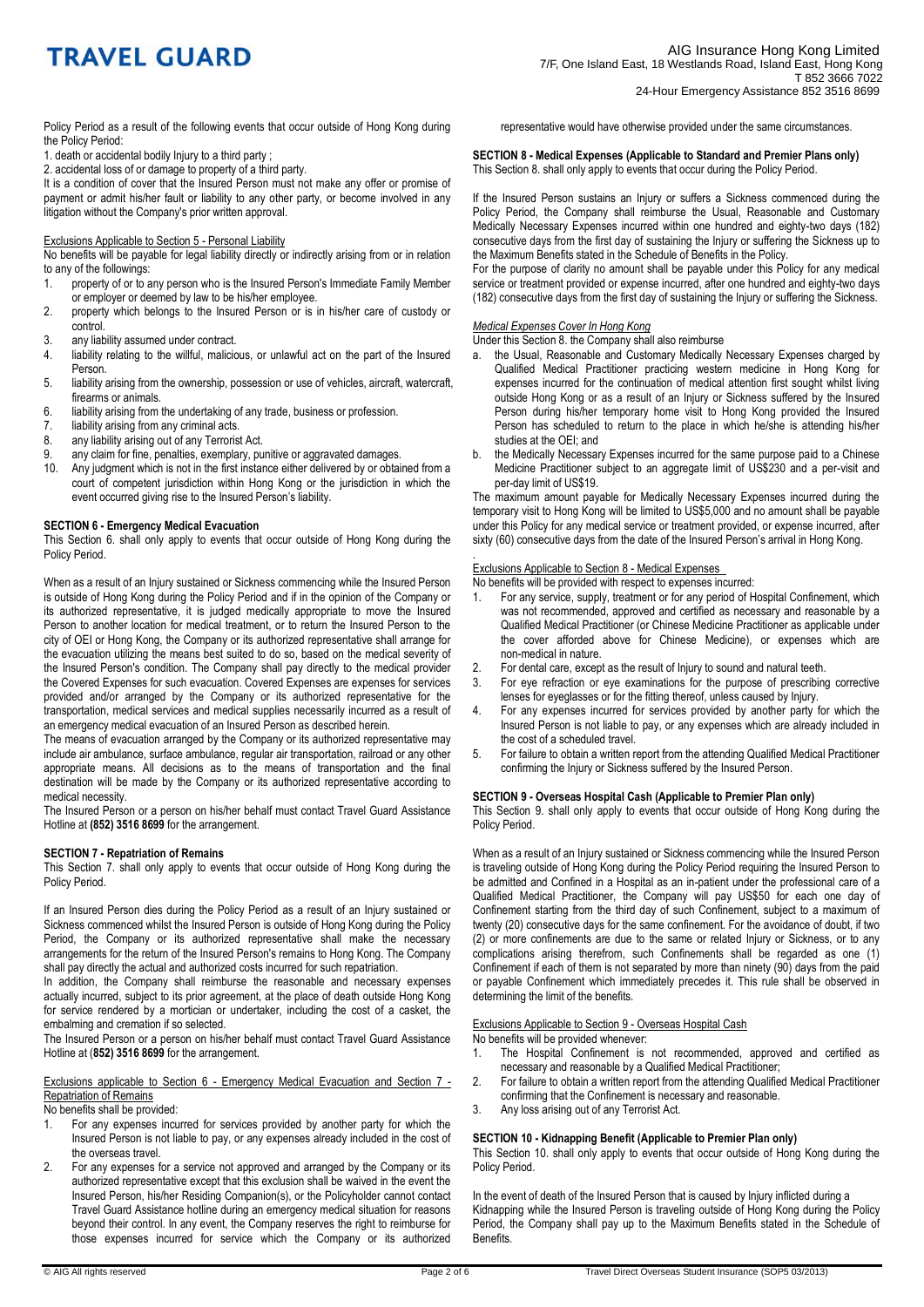The insurance of any Insured Person shall terminate upon the occurrence of any loss for which indemnity is payable under this section, but such termination shall be without prejudice to any claim originating out of the event causing such loss.

# Exclusions applicable to Section 10 - Kidnapping Benefit<br>1. In no event shall the Company be liable to pay to

- In no event shall the Company be liable to pay for any loss caused by an Injury which is a consequence of any kind of disease or sickness.
- 2. Any Kidnapping arising out of any Terrorist Act.

#### **SECTION 11 - Travel Document (Applicable to Premier Plan only)**

This Section 11. shall only apply to events that occur outside of Hong Kong during the Policy Period.

If the Insured Peron's passport, travel tickets and/or other important travel documents are lost as a result of robbery, theft or burglary, occurring outside of Hong Kong during the Policy Period, the Company shall reimburse the Insured Person up to the Maximum Benefits stated in the Schedule of Benefits in the Policy for the cost of

- 1. obtaining replacement passports, travel tickets and other travel documents lost as a result loss arises out of robbery, theft or burglary, and / or
- 2. the additional, necessary and reasonable travel and/or Accommodation expenses incurred for the sole purpose of such replacement of the lost travel documents provided that it is necessary for the Insured Person to travel to a place outside his/her city of the OEI to obtain such replacement.

#### Exclusions Applicable to Section 11 - Travel Document

No benefits will be provided:

- 1. For any loss not reported to the police within 24 hours of loss and a police report for such loss not having been obtained.
- 2. For loss of any travel document and/or visa which is not needed outside of Hong Kong during the Policy Period.
- 3. For loss by any mysterious disappearance or items left behind.
- 4. For loss resulting directly or indirectly from rebellion, usurpation of power, Terrorist Act or action taken by Government Authorities in hindering, combating or defending against such an occurrence; destruction, quarantine or customs regulations, confiscation by order of any Government of Public Authority for contraband or illegal transportation or trade.

#### **SECTION 12 - Baggage and Personal Effects (Applicable to Premier Plan only)**

This Section 12. shall only apply to loss or damage of baggage items during the Policy Period that occur whilst the Insured Person is traveling outside of Hong Kong or the city or town in which their OEI is located and/or they normally reside when attending the OEI.

The Company will pay the Insured Person for loss of or damage to baggage, clothing and personal effects, worn, carried by the Insured Person, in trunks, suitcases and like receptacles, occurring during the travel period and owned by the Insured Person, up to the Maximum Benefits stated in the Schedule of Benefits subject to all of the following:

- 1. The amount payable in respect of any one article or pair or set of articles shall not exceed US\$400;
- 2. The amount payable in respect of any Lap-top Computer shall not exceed US\$1,200, and this cover can only be utilized once during the Policy Period;
- 3. The Company at its option may make payment, reinstate or repair articles less than one year old;
- 4. The Company at its option may make payment, reinstate or repair subject to due allowance of wear and tear and depreciation for any article that is more than one year old.
- 5. The total amount payable under this Section during the Policy Period shall not exceed 100% of the amount stated in the Schedule of Benefits in the Policy.

#### Exclusions applicable to Section 12 - Baggage and Personal Effects No benefits will be provided:

- 1. In respect of the following classes of property: glasses, sun glasses, contact lens, business goods or sample, foodstuffs, animals, motor vehicles (including accessories), motorcycles, boats, motors, bicycle, any other conveyances, household furniture, antiques, jewelry or accessories, mobile phone (including but not limited to PDA phone and other accessories), money (including checks, traveler checks, etc), plastic money (including credit card, Octopus cards, etc), securities, tickets or documents.
- 2. For loss or damage caused by wear and tear, gradual deterioration, moths, vermin, inherent vice or damage sustained due to any process initiated by the Insured Person to repair, clean or alter any property.
- 3. For loss of or damage to hired or leased equipment and loss of or damage to property resulting directly or indirectly from insurrection, rebellion, revolution, civil war, usurped power, Terrorist Act, or action taken by Governmental Authorities in hindering, combating or defending against such an occurrence; destruction, quarantine or customs regulations, confiscation by order of any Government of Public Authority for contraband or illegal transportation or trade.
- 4. For loss of or damage to property insured under any other insurance, or could be reimbursed for by a Common Carrier, a hotel, any service provider or otherwise.
- 5. For loss of or damage to property which functions normally after it has been fixed or

repaired by the Common Carrier or a hotel.

- 6. For loss of Insured Person's baggage not being on the same conveyance as the Insured Person or souvenirs and/or articles mailed or shipped separately.
- 7. For the damage or loss of Lap-Top Computer or tablets which are transported as check-in baggage in any Common Carrier.
- 8. For loss of the Insured Person's baggage when it is left unattended in a Public Place or as a result of the Insured Person's failure to take due care and precautions for the safe guard and security of such property.
- 9. For loss of data recorded on any device and /or tape, USB, card, diskette or otherwise.
- 10. For breakage or damage to fragile articles.<br>11. In respect of loss or damage while in the
- In respect of loss or damage while in the custody of a hotel or Common Carrier, unless reported immediately on discovery in writing to such hotel or Common Carrier within one (1) day and a Property Irregularity Report is obtained where custody of an airline is involved.
- 12. In respect of losses not reported to the police within 24 hours of loss or a loss report not obtained from the police.
- 13. For loss as a result of any mysterious disappearance or items left behind.
- 14. In respect of shortage, lack of stock or depreciation in value.<br>15. For loss or damage to the property the receipt for the purcha
- For loss or damage to the property the receipt for the purchase of which is not in the name of the Insured Person.
- 16. For loss or damage that occurs in Hong Kong, or in the city or town where the Insured Person's OEI is situated and/or where they normally reside when attending the OEI.
- 17. For any loss claimed under Section 14 Baggage Delay arising from the same cause.

## **SECTION 13. Travel Delay (Applicable to Premier Plan only)**

This Section 13. shall only apply to delays that occur during the Policy Period.

The Company shall pay US\$80 for every full eight (8) hours of delay up to a maximum amount of US\$400 for each delay, in the event that the Common Carrier in which the Insured Person has arranged to travel is delayed for at least eight (8) consecutive hours from the departure or arrival time specified in the itinerary provided to the Insured Person by the Common Carrier, where such delay is caused directly by inclement weather, natural disaster, equipment failure, hijack or strike by the employees of the Common Carrier during the Policy Period.

Departure or arrival delay will be calculated from the original scheduled departure or arrival time specified in the itinerary provided by the Common Carrier to the Insured Person until the actual departure or arrival time of a) the original Common Carrier or b) the first available alternative transportation offered by that Common Carrier management.

The Insured Person can only claim once for either the departure delay or the arrival delay of the same delayed Common Carrier.

This coverage is effective only if this insurance is purchased before the announcement of any event or occurrence leading up to the relevant delay of the Common Carrier by the authorized representative/management of the Common Carrier or through the mass media.

### Exclusions Applicable to Section 13 - Travel Delay

No benefits will be provided for:

- 1. Delay of the outward journey commenced from Hong Kong.<br>2. Failure of the Insured Person to obtain written confirma
- Failure of the Insured Person to obtain written confirmation from the Common Carrier on the number of hours of and the reason for such delay.
- 3. Any claim arising from any event or occurrence leading up to the relevant delay which is announced before this insurance is purchased.
- 4. Any claim arising from late arrival of Insured Person at the airport or port (i.e. arrival at a time later than the time required for check-in or booking-in except for the late arrival due to strike by the employees of the Common Carrier).
- 5. Any claim arising from the failure of the Insured Person to get on-board the first available alternative transportation offered by the administration of the relevant Common Carrier.
- 6. Any consequential loss arising from the late arrival of a preceding Common Carrier that causes subsequent delays/misconnections of each Common Carrier in which the Insured Person has arranged to travel during the Policy Period.
- 7. More than three (3) payable claims under this Section during each Policy Period.

#### **SECTION 14. Baggage Delay (Applicable to Premier Plan only)**

This Section 14. shall only apply to baggage delays that occur outside of Hong Kong during Policy Period.

The Company shall pay US\$100 for each delay, in consequence of temporary deprivation of the Insured Person's baggage for ten (10) consecutive hours from the time of arrival at the destination due to the misdirection in delivery of the baggage by a Common Carrier on or in which the Insured Person is traveling during the Policy Period. This benefit can only be utilized once during the Policy Period.

Exclusions Applicable to Section 14 - Baggage Delay No benefits will be provided: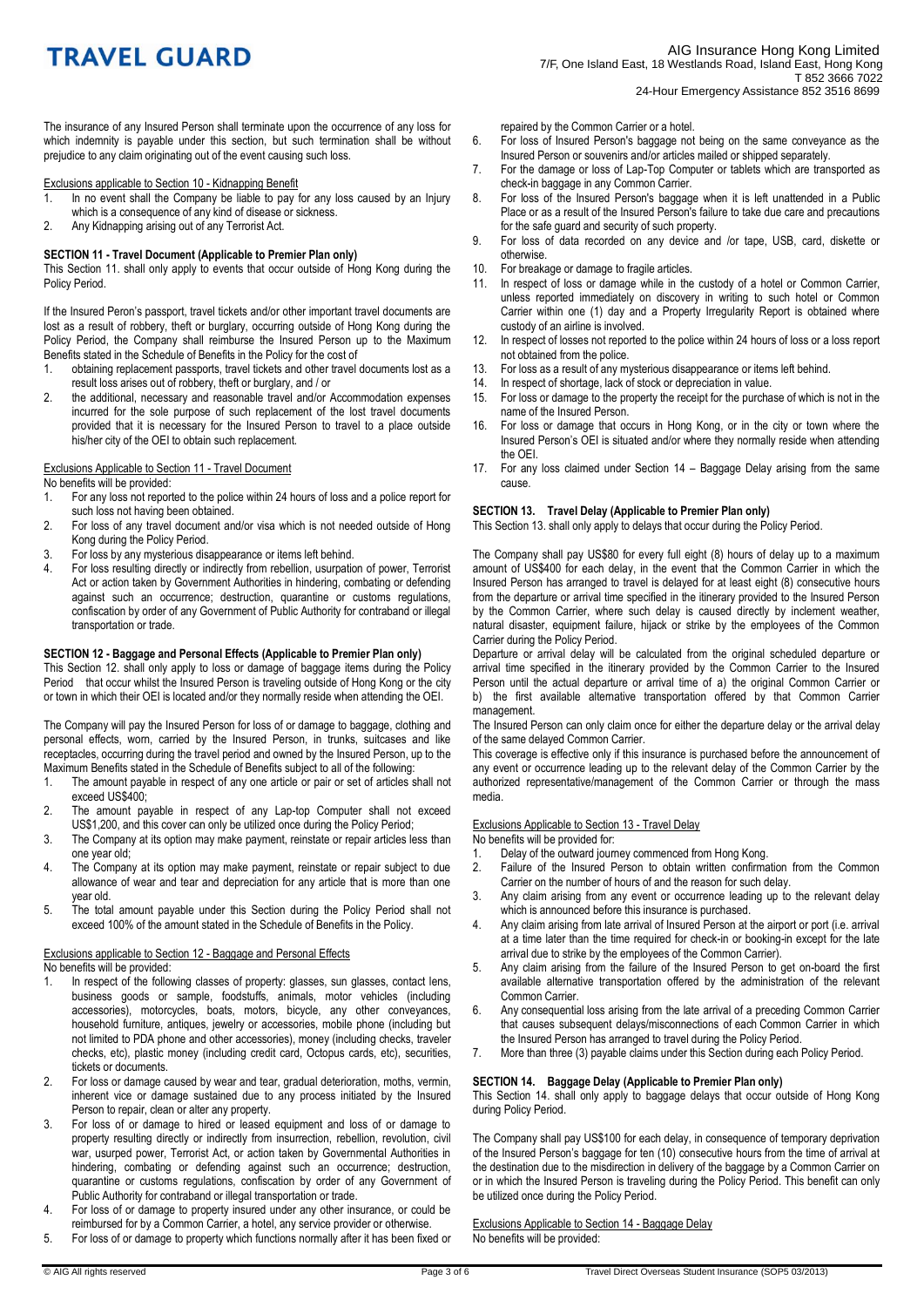- 1. For Baggage delay in Hong Kong.
- 2. For the failure of the Insured Person to obtain written confirmation from the Common Carrier as to the number of hours and the reason for such delay.
- 3. With respect to any of the Insured Person's baggage which the Insured Person either intentionally sent by a different Common Carrier than the one in which the Insured Person was traveling, or with respect to any baggage, souvenir or other items which the Insured Person mailed or shipped separately.
- 4. For any loss claimed under Section 12 Baggage and Personal Effects arising from the same cause.
- 5. Any delay relating to baggage that is sent on an alternative flight or by other means because the Insured Person's baggage exceeded the maximum weight permitted by the Common Carrier.
- 6. For more than three (3) payable claims under this Section during each Policy Period.

#### **SECTION 15- OVERSEAS RESIDENCE GUARD**

This Section 15. shall only apply to events that occur during the Policy Period that occur whilst the Insured Person is traveling outside of Hong Kong or the city or town in which their OEI is located and/or they normally reside when attending the OEI.

The Company will pay the Insured Person, up to the Maximum Benefit as stated in the Schedule of Benefits, or at the Company's sole discretion and option, reinstate or repair any loss or damage to the Household Contents caused by fire within the Overseas Residence that is left vacant whilst the Insured Person is traveling outside of Hong Kong or the city or town in which their OEI is located and/or they normally reside when attending the OEI.

### Exclusions Applicable to Section 15 – Overseas Residence Guard

No benefits will be provided for:

- 1. loss or damage arising from wear, tear, depreciation, the process ofc leaning, dyeing, repairing or restoring any article, the action of light or atmospheric conditions, moth, insects, vermin or any other gradually operating cause;
- 2. any loss or damage occasioned through the willful act of the Insured Person or with connivance of the Insured Person;
- 3. loss (whether temporary or permanent) of the insured property or any part thereof by reason of confiscation, requisition, detention or legal or illegal occupation of such property or of any premises, vehicle or thing containing the same by any government authorities;
- 4. electrical or mechanical breakdown;
- 5. consequential loss or damage of any kind;<br>6. business or professional use in respect of
- business or professional use in respect of photographic and sports equipment and accessories and musical instruments;
- 7. motor vehicles, boats, livestock, bicycles and any equipment or accessories relating thereto; and
- 8. loss or damage insured under any other insurance policy, or reimbursed by any other party.

#### **DEFINITIONS**

**"Accident"** shall mean an unforeseen and involuntary event that causes an Injury.

"**Accommodation"** shall mean room charge only.

**"Acquired Immune Deficiency Syndrome"** or **"AIDS"** has the meaning assigned to it by the World Health Organization including Opportunistic Infection, Malignant Neoplasm, Human Immune Deficiency Virus (HIV), Encephalopathy (Dementia), HIV Wasting Syndrome or any disease or sickness in the presence of a sero-positive test for HIV. Opportunistic Infection shall include but not be limited to pneumocystis carinii pneumonia, organism of chronic enteritis, virus and/or disseminated fungi infection. Malignant Neoplasm shall include but not be limited to Kaposi's sarcoma, central nervous system lymphoma and/or other malignancies now known or which become known as immediate causes of death, an illness, or disability, in the presence of Acquired Immune Deficiency. **"Activities of Daily Living"** as stated on this Policy shall have the following meanings:

a. Mobility: the ability to move from one (1) room to an adjoining room or from one (1) side of a room to another or to get in and out of bed or chair without requiring the physical assistance of another person;

b. Continence: the ability to voluntarily control bladder and bowel functions so as to be able to maintain personal hygiene;

c. Dressing: putting on and taking off all necessary items of clothing without requiring the assistance of another person;

d. Toileting: getting to and from the toilet, transferring on and off the toilet and associated personal hygiene; and

e. Eating: all tasks of getting food into the body once it has been prepared.

**"Chinese Medicine Practitioner"** shall mean any Chinese bonesetter or acupuncturist who is legally registered as a Chinese medicine practitioner under the Chinese Medicine Ordinance (Cap 549, Laws of Hong Kong), but excluding a Chinese Medicine Practitioner who is the Insured Person or an Immediate Family Member of the Insured Person.

**"Common Carrier"** means any bus, coach, ferry, hovercraft, hydrofoil, ship, train, tram or underground train provided and operated by a carrier duly licensed for the regular transportation of fare-paying passengers, and any fixed-wing aircraft provided and operated by an airline or an air charter company which is duly licensed for the regular transportation of fare-paying passengers and any helicopter provided and operated by an airline which is duly licensed for the regular transportation of fare-paying passengers and operating only between established commercial airports or licensed commercial heliports, and any regularly scheduled airport limousine operating on fixed routes and schedules.

**"Confinement" or "Confined"** means the period the Insured Person is registered as an in-patient in a Hospital because of a medical necessity under the professional care of a Qualified Medical Practitioner and which the Hospital levies a charge for room and board for the treatment of an Injury or Sickness for such confinement.

**"Hospital"** where used in this Policy means a hospital (other than an institution for the aged, chronically ill or convalescent rest or nursing home or a place for alcoholics or drug addicts, or for any similar purpose) operated pursuant to law for the care and treatment of sick or injured persons with organized facilities for diagnosis and surgery and having 24 hours nursing service and medical supervision.

"**Household Contents**" means household furniture and furnishing, clothing and personal effects belonging to the Insured Person and fixtures and fittings which the Insured Person owns. It shall not mean the landlord's fixtures and fittings, or deeds, bonds, bills of exchange, promissory notes, cheques, travellers' cheques, securities for money, documents of any kind, cash, currency notes and Valuables.

**"Immediate Family Member"** shall refer to the Insured Person's spouse, child, parent, brother, sister, parent-in-law, grandparent or legal guardian.

**"Injury"** means bodily injury suffered as a result of an Accident directly and independently of all other causes.

**"Insured Person"** shall mean the insured person specified in the Schedule of Benefits.

**"Kidnapping"** means the unlawful act of taking away of a person by force, threat, or deceit, with intent to cause him to be detained against his will, usually to hold the person for ransom or in furtherance of another crime.

**"Lap-Top Computer"** means a Lap-Top, Notebook or Sub-notebook. However, Personal Digital Assistance (PDA) and Hand Held Computers (HHC), Tablets, iPhones or similar are excluded from this category.

**"Loss Of"** or **"Loss Of Use"** means the Permanent total functional disablement or complete and permanent physical severance through or above the wrists or ankle joints, and as used with reference to eyes, shall mean the entire and irrecoverable loss of sight. **"Loss Of Hearing"** means Permanent and irrecoverable loss of hearing where:

If a db - Hearing loss at 500 Hertz If b db - Hearing loss at 1,000 Hertz

If c db - Hearing loss at 2,000 Hertz If d db - Hearing loss at 4,000 Hertz

 $1/6$  of (a+2b+2c+d) is above 80dB.

**"Loss Of Speech"** means the disability in articulating any three of the four sounds which contribute to the speech such as the Labial sounds, the Alveololabial sounds, the Palatal sounds and the Velar sounds or total loss of vocal cord or damage of speech center in the brain resulting in Aphasia.

**"Malignant Neoplasm"** shall include but not be limited to Kaposi' sarcoma, central nervous system lymphoma and/or other malignancies now known or which become known as immediate causes of death, an illness, or disability, in the presence of Acquired Immune Deficiency.

**"Medically Necessary Expenses"** means expenses incurred and paid by the Insured Person to a legally Qualified Medical Practitioner (or Chinese Medicine Practitioner as applicable), physician, surgeon, nurse, hospital and/or ambulance service for medical, surgical, X-ray, hospital or nursing treatment including the cost of medical supplies and ambulance hire in relation to the Injury or Sickness but excluding the cost of dental treatment unless such treatment is necessary as a result of damage done to sound and natural teeth that is caused by the Injury, and excluding any expenses incurred under Emergency Medical Evacuation section and Repatriation of Remains section of this Policy. All treatment must be prescribed by a Qualified Medical Practitioner in order for expenses to be reimbursed under this Policy. Provided that in the event an injured person becomes entitled to a refund of all or part of such expenses from any other source, the Company will, subject to limitations and exclusions of this contract of insurance, only be liable for the excess of the amount recoverable from such other sources.

**"Reasonable and Customary"** shall mean an expense which: (1) is charged for treatment, supplies or medical services medically necessary for the caring of Insured Person(s) under the care, supervision, or order of a Qualified Medical Practitioner; (2) does not exceed the usual level of charges for similar treatment, supplies or medical services in the locality where the expense is incurred; and (3) does not include charges that would not have been made if no insurance existed.

**"Residing Companion(s)"** shall mean any person who resides with the Insured Person outside Hong Kong during the Policy Period.

**"Overseas Residence"** means the permanent place of residence of the Insured Person whilst the Insured Person studies abroad during the Policy Period.

**"Permanent"** when referring to a condition means the same lasting at least twelve (12) consecutive months from the date of an Accident and at the expiry of the twelve (12) months period being beyond any hope of improvement.

**"Permanent Total Disablement"** mean disablement which commences 90 days after the date of an Accident and which is Permanent and which entirely and forever prevents the Insured Person from attending to any business or gainful occupation of any and every kind or if he/she has no business or occupation from attending to any Activities of Daily Living.

**"Policy Period"** shall mean the period for which cover applies as stated at the beginning of the Policy Wording.

**"Public Place"** shall mean shops, airports, train stations, bus stations, streets, hotel foyers and grounds, restaurants, beaches, public toilets and any place to which the public has access.

**"Qualified Medical Practitioner"** means any person legally authorized by the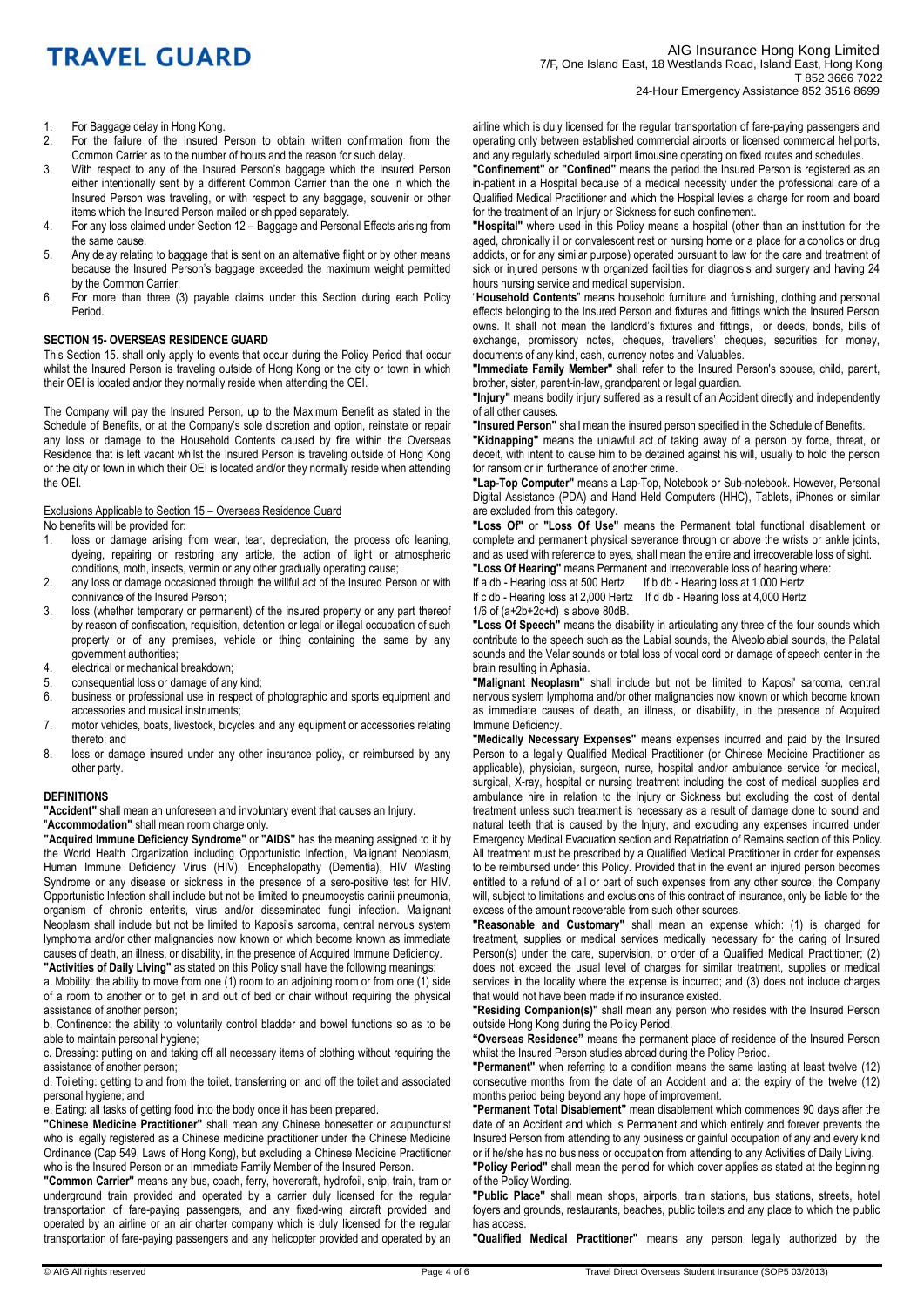Government in the geographical area of his or her practice to render medical or surgical service, but excluding a Medical Practitioner who is the Insured Person or an Immediate Family Member of the Insured Person.

**"Serious Injury Or Serious Sickness"** when applied to the Insured Person, is one which requires treatment by a Qualified Medical Practitioner and which results in that practitioner certifying that the Insured Person's life is in danger and the Insured Person being unfit to travel or continue with his/her original insured studies ortravel, as applicable .

When "Serious Injury Or Serious Sickness" is applied to the Insured Person's Immediate Family Member(s), the same interpretation as aforesaid shall, mutatis mutandis, apply.

**"Sickness"** shall mean sudden and unexpected sickness or disease contracted and commencing during the Policy Period.

"**Terminal Sickness"** shall mean a Sickness suffered by the Insured Person which, in the opinion of a Qualified Medical Practitioner, is highly likely to lead to death within a 12 month period.

**"Terrorist"** or member of a terrorist organization shall mean any person who commits, or attempts to commit, a Terrorist Act or who participates in or facilitates the commission of a Terrorist Act and/or is verified or recognized or designated by any government or authority or committee as a terrorist.

**"Terrorist Act"** shall mean any actual or threatened use of force or violence directed at or causing damage, injury, harm or disruption, or commission of an act dangerous to human life or property, against any individual, property or government, with the stated or unstated objective of pursuing economic, ethnic, nationalistic, political, racial or religious interests, whether such interests are declared or not. Criminal acts, primarily committed for personal gain and acts arising primarily from prior personal relationships between perpetrator(s) and victim(s) shall not be considered terrorist acts. Terrorist act also includes any act, which is verified or recognised by the (relevant) Government as an act of terrorism.

**"Ticket"** means an economy class ticket or similar purchased for travel on any Common **Carrier** 

**"Tuition"** means all legally required registration fees charged by the OEI named in the Schedule of Benefits for required courses (and any applicable laboratory fee for participation in said courses, exclusive of any extra-curricular course fees), and any cost for the use of facilities for attending said courses. For the purpose of this definition, costs associated with room and board and/or textbooks (whether required or not) are not covered.

**"Usual, Reasonable And Customary"** shall mean an expense which: (1) is charged for treatment, supplies or medical services medically necessary for caring of Insured Person(s) under the care, supervision, or order of a Qualified Medical Practitioner; (2) does not exceed the usual level of charges for similar treatment, supplies or medical services in the locality where the expense is incurred; and (3) does not include charges that would not have been made if no insurance existed.

**"Valuables"** mean articles of gold, silver or other precious metal, jewellery, furs, precious or semi-precious gems, stamp, coin and/or medal collections and works of art.

**"War"** shall mean war, whether declared or not, or any warlike activities, including use of military force by any sovereign nation to achieve economic, geographic, nationalistic, political, racial, religious or other ends.

## **GENERAL EXCLUSIONS APPLICABLE TO ALL SECTIONS OF THIS POLICY**

The Company will not pay under any Section of the Policy for loss, injury, damage or liability suffered and/or sustained by or arising directly or indirectly as a result of or in connection with any of the following:

- 1. Self-inflicted Injury; suicide or attempted suicide while sane or insane;
- 2. War, civil war, invasion, insurrection, revolution, use of military power or usurpation of government or military power.
- 3. An Insured Person who travels in, to or through Afghanistan, Cuba, Democratic Republic of Congo, Iran, Iraq, Liberia, Sudan or Syria;
- 4. An Insured Person who is:<br>(i) a Terrorist;
	- a Terrorist:
	- (ii) a member of a terrorist organization;
	- (iii) a narcotics trafficker; or
	- $(iv)$  a purveyor of nuclear, chemical or biological weapons;
- 5. Any illegal or unlawful act by the Insured Person;
- 6. As a result of, or in connection with the commission of a felony offense;
- Pregnancy, childbirth, miscarriage, any Injury or Sickness associated with pregnancy or childbirth;
- 8. Sexually transmitted diseases:
- 9. AIDS or any Injury or Sickness evidenced by the presence of a sero positive test for HIV and related disease;
- 10. Hernia;
- 11. Routine physical checkups;<br>12. One the reasons for the in
- 12. One the reasons for the journey outside of Hong Kong is to obtain medical care or advice of any kind;
- 13. Cosmetic or plastic surgery, except as a result of an Accident;
- 14. Elective surgery;<br>15. Mental and nervo
- 15. Mental and nervous disorders or rest cures;<br>16. In connection with alcoholism or drug ad
- In connection with alcoholism or drug addiction, or use of any drug or narcotic agent;
- 17. The Insured Person taking part in any kind of motor racing, or engaging in a sport in a professional capacity or where an Insured Person would or could earn income or remuneration from engaging in such sport;
- 18. The Insured Person participating in any competition involving the use of a motorized land, water or air vehicle, or from the consequences on the Insured Person riding or driving a motorcycle or motor scooter with an engine displacement over 125 cm3.
- 19. Specific named hazards: hang gliding, mountaineering, rock climbing/repelling, sky diving, and piloting an aircraft;
- 20. The Insured Person engaging in naval, military or airforce service or operations; armed force/ disciplinary force or service; being as a crew member or an operator of any air carrier; engaging in offshore activities like commercial diving, oil rigging, mining or aerial photography; handling of explosives; employed as driver of any kind of conveyance; employed or engaging in any kind of labor work or as an animal trainer, diver, domestic helper, jockey, newspaper-war correspondent, security guard, stuntman, while working in casino, disco, construction site, farm, factory, hospital, kitchen of a restaurant, or night club.
- 21. Treatment paid for or furnished under any other individual or group policy, or other service or medical pre-payment plan arranged through employer to the extent so furnished or paid, or under any mandatory government program or facility set up for treatment without cost to any individual;
- 22. A government or government authority seizing, withholding or destroying anything of the Insured Person or any prohibition by or regulation or intervention of any government or government authority.
- 23. Any expenses that can be compensated from any other sources except for Section 4 - Personal Accident, Section 9 - Overseas Hospital Cash, Section 10 - Kidnapping Benefit, Section 13 – Travel Delay and Section 14 – Baggage Delay.
- 24. Any pre-existing medical condition which includes any condition for which the Insured Person or an Immediate Family Member has received medical treatment, diagnosis consultation or prescribed drugs, or a condition for which medical advice or treatment was recommended by a Qualified Medical Practitioner during a six (6) month period preceding the Policy Effective Date or any renewal or plan up-grade thereof, unless in respect of Insured Person's conditions only, the Insured Person has been insured under this Policy for twelve (12) consecutive months.

#### **POLICY PROVISIONS**

#### 1. **AGE LIMIT**

Coverage is available to Hong Kong legal resident aged from twelve (12) to seventy (70) years of age.

#### 2. **RENEWAL CONDITIONS**

This Policy may be renewed for further consecutive periods by the payment of premium on the effective date of the renewal at the Company's premium rate in force at the time of renewal, subject to the Company's right to decline renewal of this Policy on any anniversary date of the Policy upon giving thirty (30) days prior written notice mailed or delivered to the Insured Person's last known address of the Company's intention not to renew the Policy, or to condition its renewal upon reduction of limits, increase in premium, elimination of coverage, or any combination thereof. The Company's acceptance of premium coupled with its renewal confirmation shall constitute its consent to renewal. Unless renewed as herein provided, this Policy shall terminate, at the expiration of the period for which premium has been paid. The Company reserves the right to change, from time to time, the table of rates applicable to premiums thereafter becoming due under this form of Policy.

## 3. **GRACE PERIOD**

A grace period of thirty-one (31) days will be granted for the payment of each premium falling due after the first premium, and unless outstanding premium is paid within the grace period and unless the Policy has not otherwise been cancelled earlier in accordance with the provisions of this Policy, the Policy shall be deemed cancelled as from the due date for the payment of the outstanding premium. No grace period shall be granted for the payment of the first premium and failure to effect payment thereof according to the Company's demand shall render this Policy void from inception.

## 4. **COMPLYING WITH POLICY CONDITIONS**

The due observance and fulfillment of the terms of this Policy insofar as they relate to anything to be done or complied with by an Insured Person and the truth of the statements and answers in any proposal and/or application and of evidence required from an Insured Person in connection with this insurance shall be conditions precedent to any liability of the Company to make any payment under this Policy.

### 5. **NOTICE OF CLAIM**

Written notice of claim must be given to the Company within thirty (30) days after occurrence of any event likely to give rise to a claim under this Policy or as soon thereafter as is reasonably possible. Notice given by or on behalf of an Insured Person to the Company with information sufficient to identify the Insured Person, shall be deemed notice to the Company.

## 6. **CLAIM FORMS**

The Company, upon receipt of a notice of claim will furnish to the claimant such forms as are usually furnished by it for filing proofs of loss. If such forms are not furnished within fifteen (15) days after receipt of such notice the claimant shall be deemed to have complied with requirements of this Policy as to proof of loss upon submitting, within the time fixed in the Policy of filing proofs of loss, written proof covering the occurrence, the character and extent of the loss for which claim is made.

## 7. **PROOFS OF LOSS**

Written proof of loss must be furnished to the Company at one of its local offices within sixty (60) days after the date of such loss. Failure to furnish such proof within the time required shall not invalidate nor reduce any claim if it was not reasonably possible to give